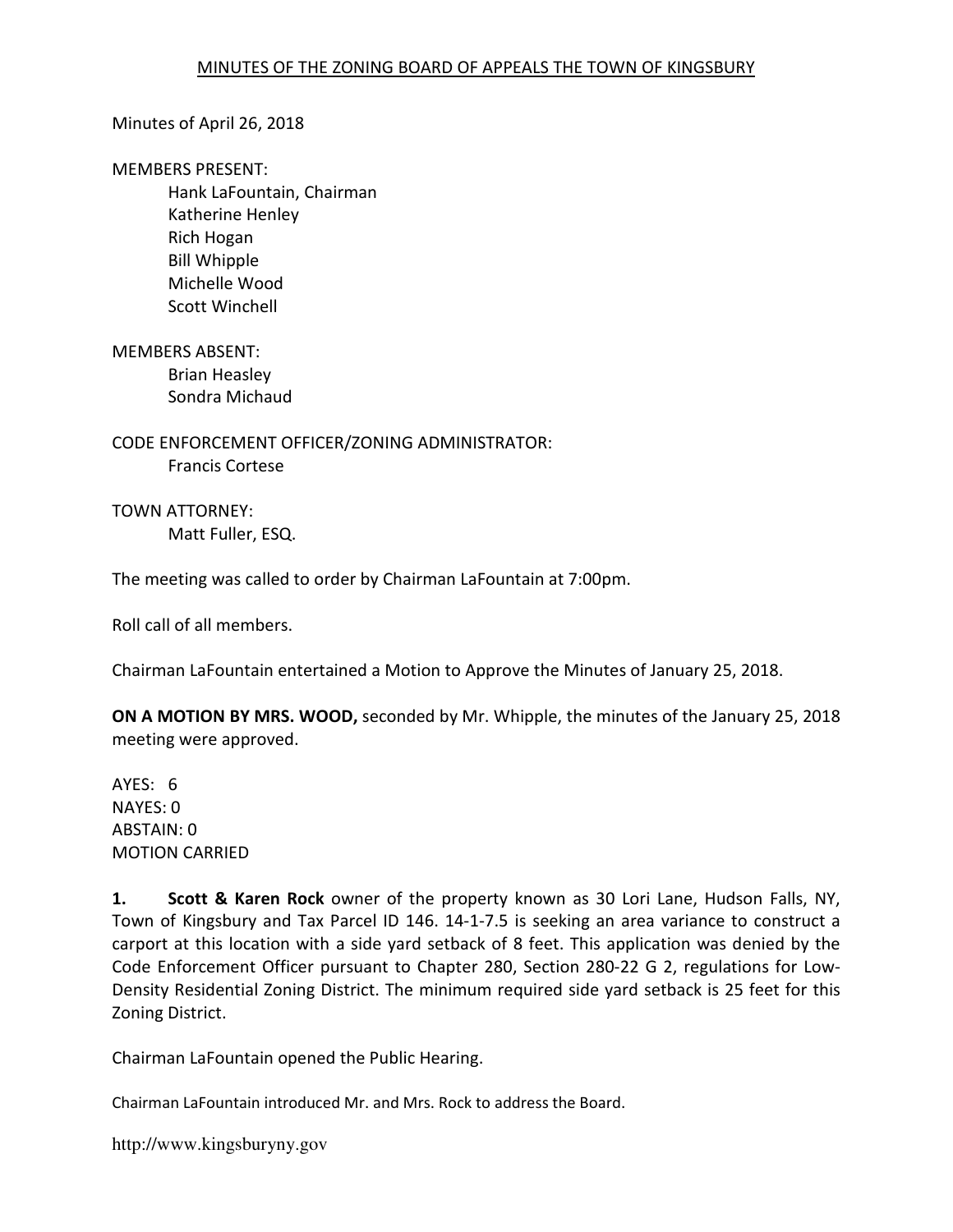### MINUTES OF THE ZONING BOARD OF APPEALS THE TOWN OF KINGSBURY

Zoning Board of Appeals April 26, 2018 Page 2 of 4

Mr. Rock stated they would like to add a carport to the side of their home to protect their vehicles from the weather. The roof will be designed so that snow will fall off the front and back of the carport to prevent it from going in to the adjoining neighbor's yard. There is a concrete pad located there now. They are here tonight asking for a variance of 17 feet. The minimum side setback in this zone is 25 feet. With the way the house is located on the property this is the only feasible way due to the well and septic being located on the opposite side.

Discussion ensued among the Board with questions addressed by the Applicants.

There being no comments from the public, Chairman LaFountain closed the public hearing.

The Board then reviewed the proposed Resolution.

## ZONING BOARD OF APPEALS OF THE TOWN OF KINGSBURY COUNTY OF WASHINGTON, STATE OF NEW YORK

Resolution No. 1 of 1 April 2018 Adopted April 26, 2018

Introduced by SCOTT WINCHELL who moved its adoption

Seconded by KATHERIN HENLEY

# RESOLUTION APPROVING AREA VARIANCE REQUEST OF SCOTT & KAREN ROCK

WHEREAS, pursuant to the Chapter 280 of the Code of the Town of Kingsbury, the Town of Kingsbury Zoning Board of Appeals (hereafter the "ZBA") is authorized and empowered issue variances in accordance with said Zoning Ordinance and Section 267 (now 267-b) of the Town Law;

WHEREAS, James and Heather Wood (hereafter the "Applicant"), has requested an area variance for seventeen (17) feet of relief from the twenty five (25) foot side yard setback requirement to construct a carport, on the property located at 30 Lori Lane, identified as Tax Map Number 146.14-1-7.5; and

http://www.kingsburyny.gov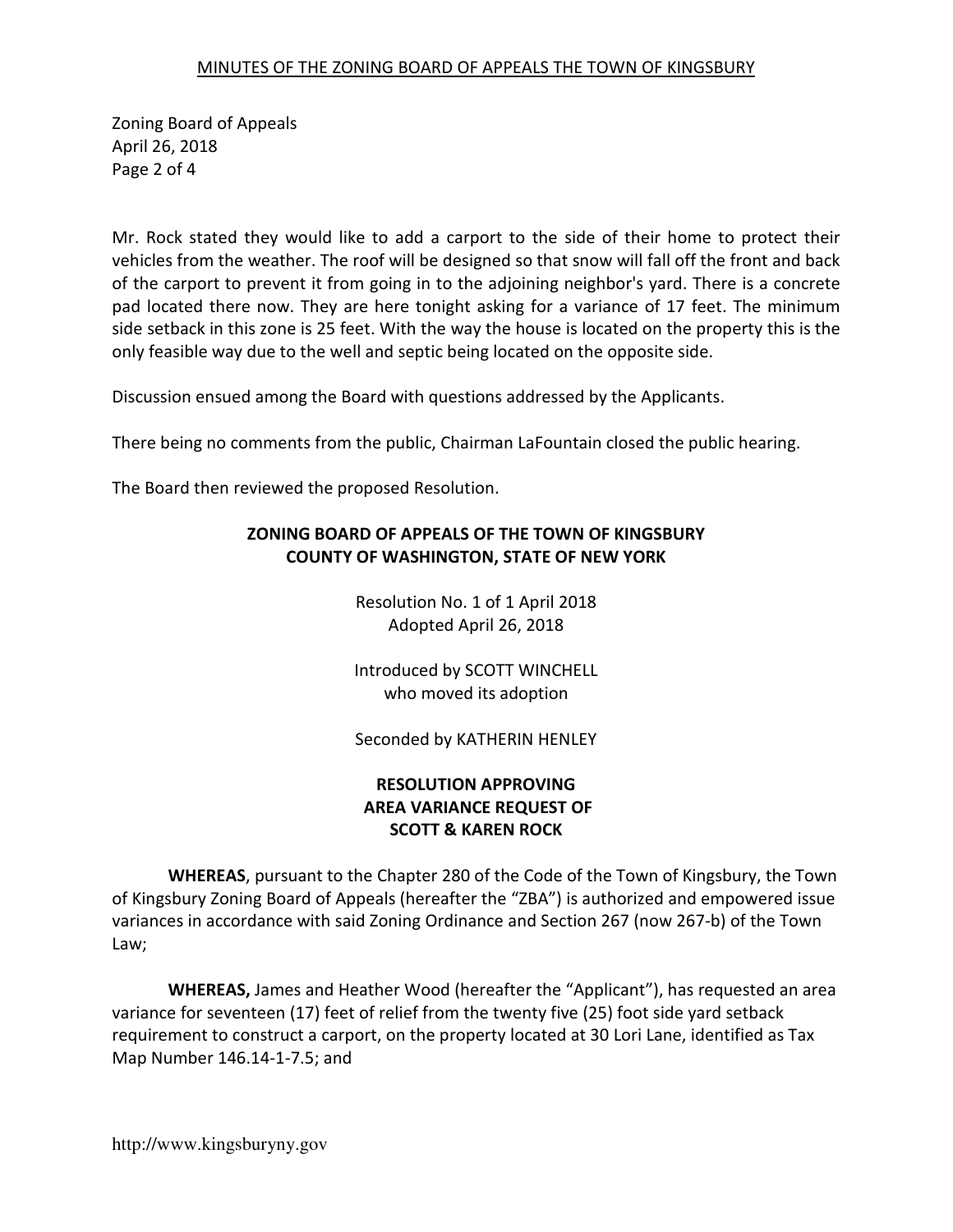### MINUTES OF THE ZONING BOARD OF APPEALS THE TOWN OF KINGSBURY

Zoning Board of Appeals April 26, 2018 Page 3 of 4

WHEREAS, the Applicants request requires a variance from the side yard setback requirements found in Section 280-22 G 2 of the Code of the Town of Kingsbury; and

WHEREAS, in accordance with the State Environmental Quality Review Act (hereafter "SEQRA"), the requested variance is a Type II action; and

WHEREAS, a public hearing was duly held on the requested variance at which time the Applicant and members of the public were entitled to comment on the requested variance; and

WHEREAS, the ZBA has reviewed the Application and supporting materials, and has taken into consideration the comments from the public, and has reviewed the criteria found in Town Law Section 267-b.

### NOW THEREFORE BE IT RESOLVED:

 Section 1. Considering the area variance requirements , in considering the benefit to the applicant if the variance is granted, as weighed against the detriment to the health, safety and welfare of the neighborhood or community by such grant, while noting that the ZBA must grant the minimum variance that it shall deem necessary and adequate and at the same time preserve and protect the character of the neighborhood and the health, safety and welfare of the community, the ZBA hereby **APPROVES** the application and finds the following:

(a) Will an undesirable change be produced in the character of the neighborhood or will a detriment to nearby properties be created by the granting of the area variance?

No, an undesirable change will not be produced.

(b) Can the benefit sought by the applicant be achieved by some method, feasible for the applicant to pursue, other than through an area variance?

No, due to the location of the, well, and septic, there are no other alternatives.

(c) Is the requested area variance substantial?

Yes.